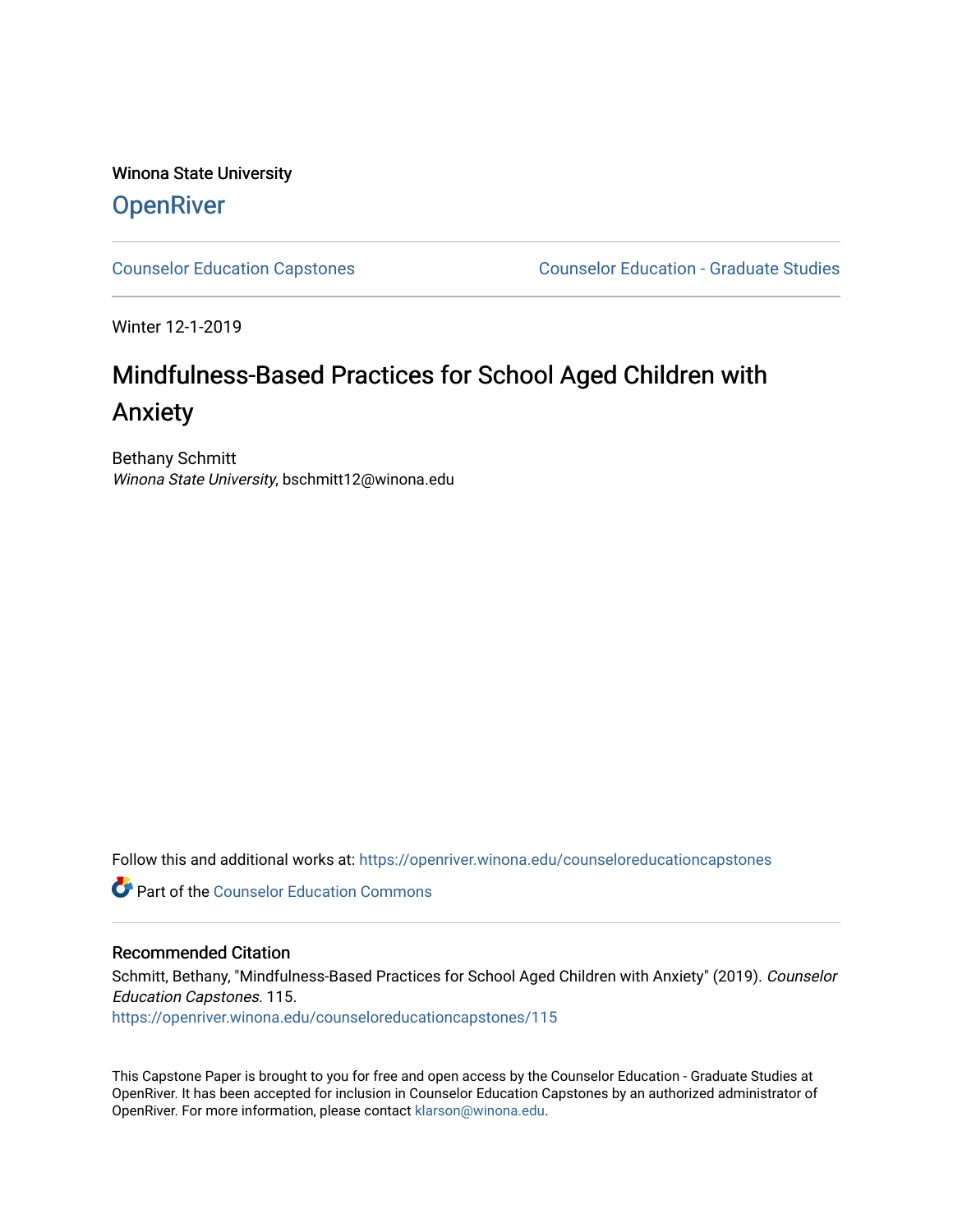# MINDFULNESS-BASED PRACTICES FOR SCHOOL AGED CHILDREN WITH ANXIETY

Bethany Schmitt

A Capstone Project submitted in partial fulfillment of the

requirements for the Master of Science Degree in

Counselor Education at

Winona State University

Fall 2019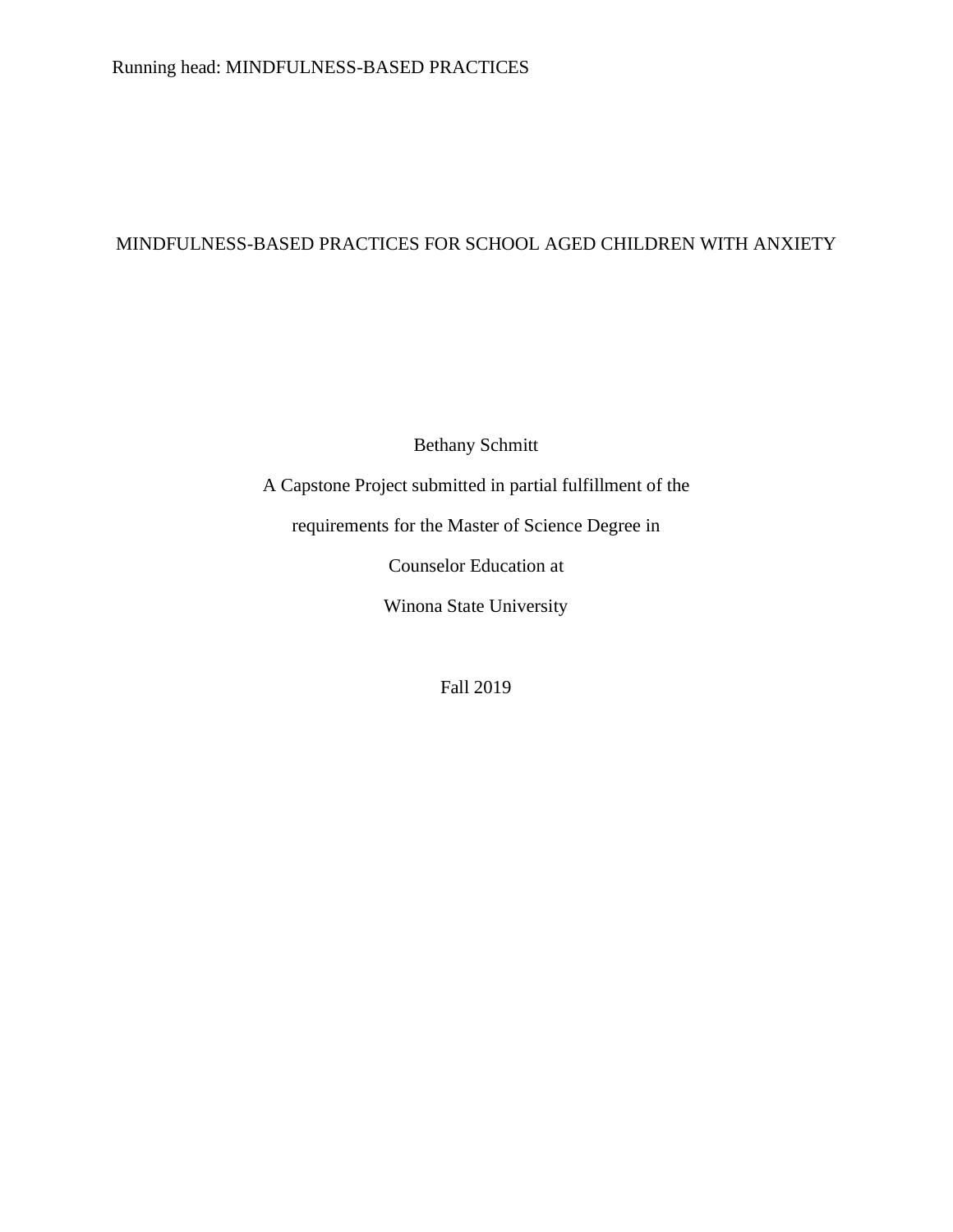Winona State University

College of Education

Counselor Education Department

### CERTIFICATE OF APPROVAL

\_\_\_\_\_\_\_\_\_\_\_\_\_\_\_\_\_\_\_\_\_\_\_\_\_\_

## CAPSTONE PROJECT

\_\_\_\_\_\_\_\_\_\_\_\_\_\_\_\_\_\_\_

**Mindfulness-Based Practices for School Aged Children with Anxiety**

This is to certify that the Capstone Project of

Bethany Schmitt

Has been approved by the faculty advisor and the CE 695 – Capstone Project

Course Instructor in partial fulfillment of the requirements for the

Master of Science Degree in

Counselor Education

Anguinitta V. Calhoun

Capstone Project Supervisor:

Anquinetta V. Calhoun, Ph.D

Approval Date: 12 December 2019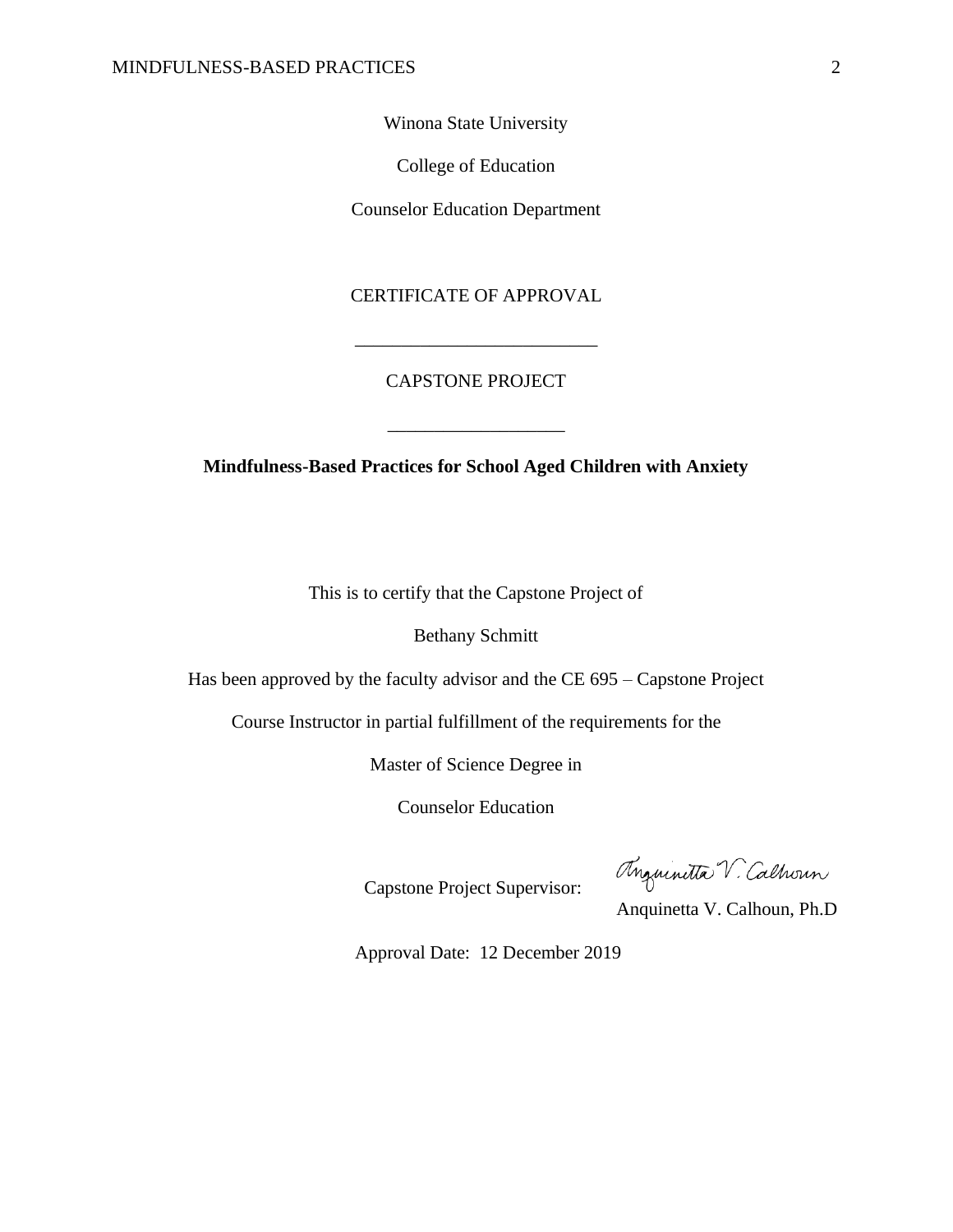#### Abstract

Anxiety is occurring at alarming rates in our school-aged children. The impact of the anxiety is affecting the students' social-emotional and mental well being in all settings. If the anxiety is left untreated it becomes more challenging and prevalent in the student's life leading to other concerning mental health issues such as depression and suicidality. A major role of a school counselor is assisting children in developing coping strategies. School counselors implement coping strategies through individual, group, and classroom lessons. A beneficial intervention for students with anxiety is mindfulness-based practices. These practices include mediation, yoga, guided imagery, breathing techniques, muscle relaxation, and many more relaxing and mindful techniques. The practice of mindfulness within the school setting can be useful if there are many stressors that students face personally and at school, including academic stress, social situations, personal self-esteem, along with other day to day challenges of being a school-aged child.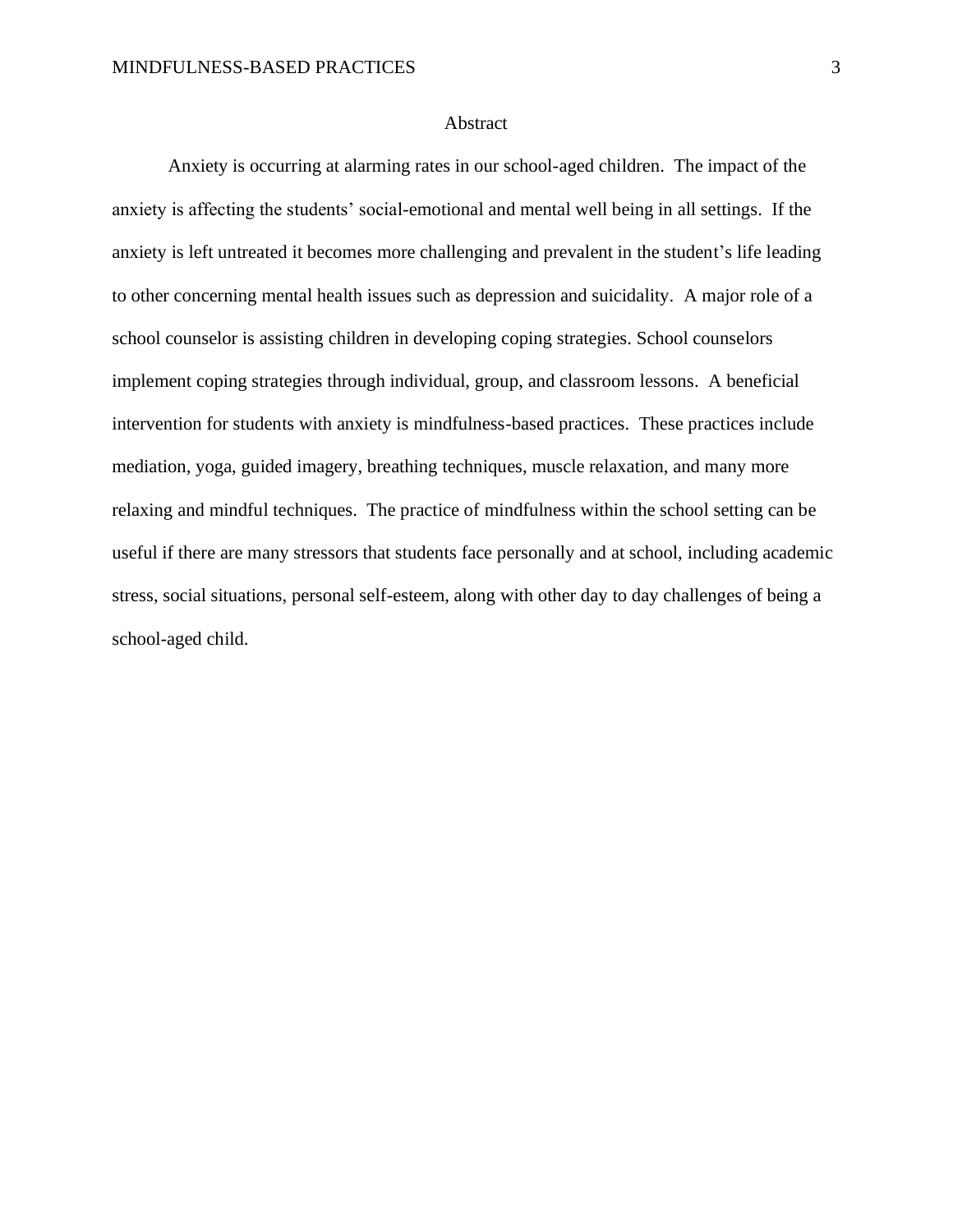## Contents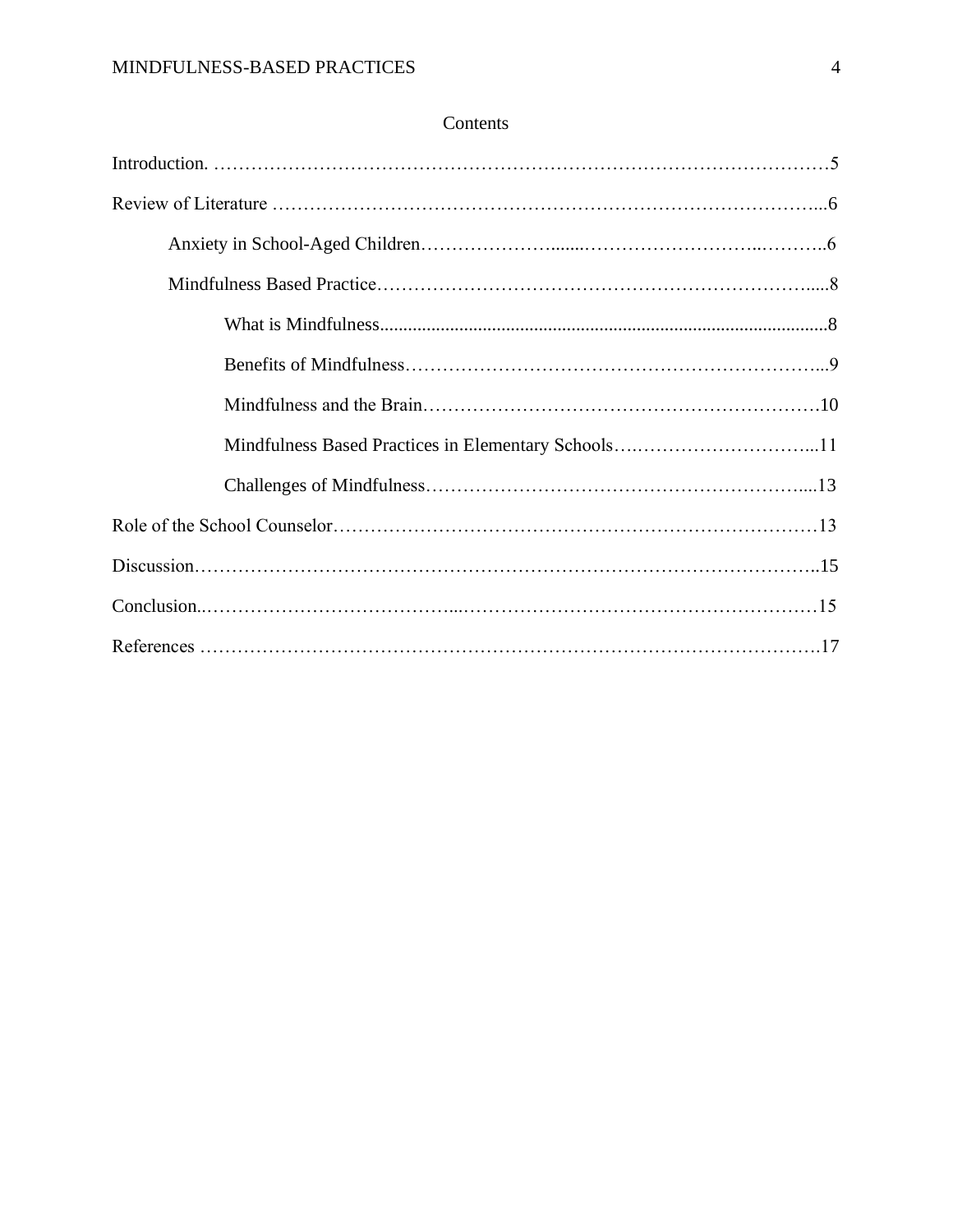#### **Mindfulness-Based Practices for School Aged Children with Anxiety**

Anxiety and depression are the most common mental health problems affecting youth today and are occurring at alarmingly high rates (Farrell & Barrett, 2007). In 2015 it was estimated that 17.1 million youth have or have had a diagnosable psychiatric disorder (Child Mind Institute, 2019). Of the 17.1 million youth, 31.9% of them have an anxiety disorder and 8.3% are diagnosed with a severe anxiety impairment, resulting in anxiety being the most common psychiatric disorder in childhood as compared to attention-deficit/hyper-activity disorder (ADHD) and disruptive behavior, depression, bipolar, and eating disorders (Child Mind Institute, 2019). The median age of onset of anxiety disorders, including generalized anxiety disorder, social anxiety disorder, specific phobias, panic disorder, and separation anxiety disorder occur at age six (Child Mind Institute, 2019).

Untreated mental illness impacts everyone and costs society. Childhood anxiety predicts later psychiatric disorders such as panic attacks, depression, separation anxiety disorder, conduct disorder, social phobia, and suicidality (Child Mind Institute, 2019). One in five school children experience a mental health problem and most will not seek or receive appropriate interventions or services (Farrell & Barrett, 2007). According to the results from the 2015 Children's Mental Health Report, the most effective treatment for children with anxiety includes a combination of cognitive behavioral therapy (CBT) and antidepressant medication (Child Mind Institute, 2019). After 12 weeks of combination treatment there was an 81% rate of effectiveness as compared to 60% with CBT therapy alone or 55% with medication alone (Child Mind Institute, 2019).

School aged youth with high levels of worry often display impairment in all areas of their lives including school, social, community, and family. Youth with untreated anxiety often begin to develop poor coping skills and frequently turn to avoidance as a way to deal with their anxious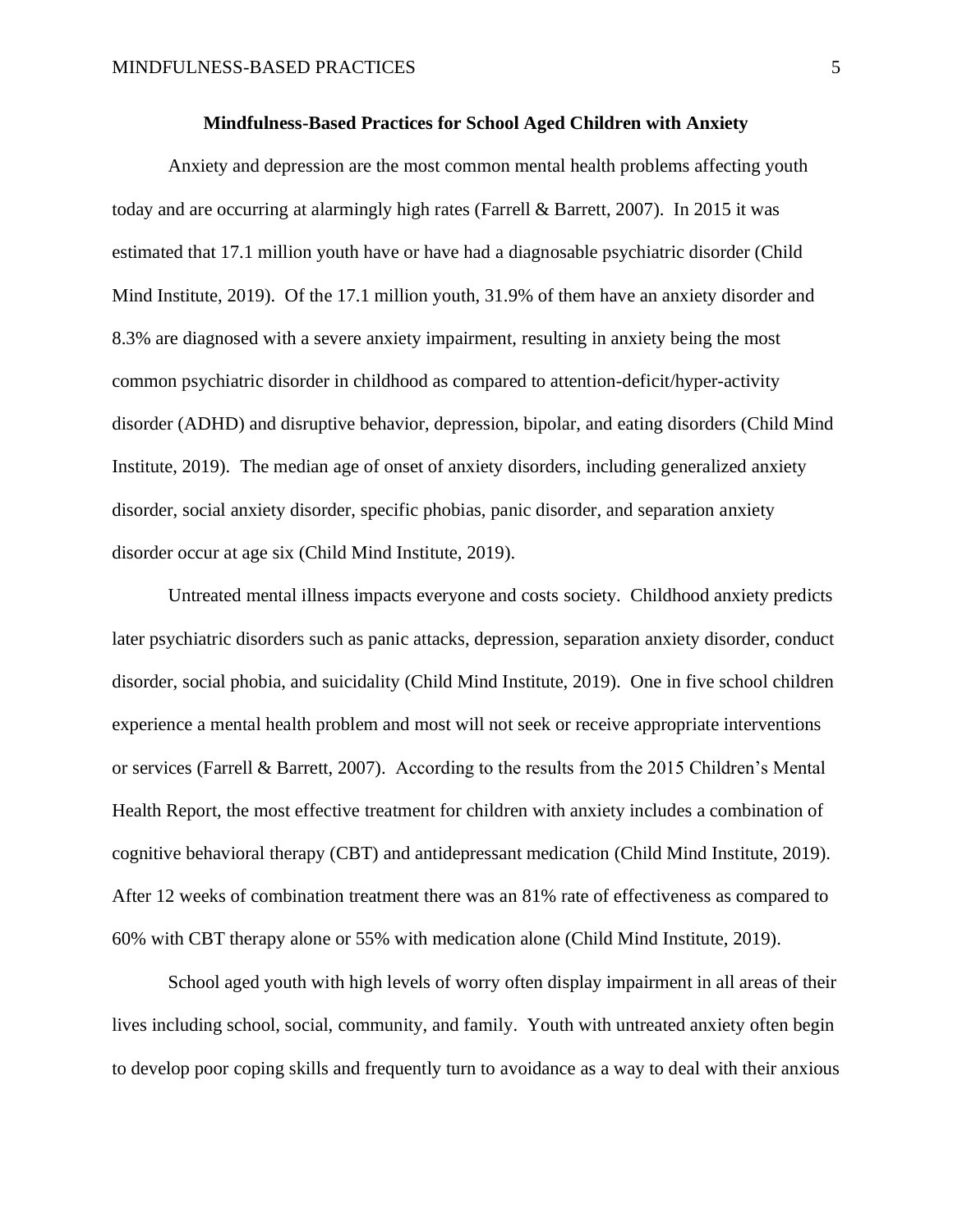thoughts; however, this only provides a temporary relief and often times reinforces their anxiety instead of adjusting to it (Child Mind Institute, 2019). Untreated anxiety may also lead to low self-esteem, academic dysfunction, and self-medication through substance abuse (Child Mind Institute, 2019). Children living with anxiety for a long period of time are also at a higher risk of developing depression (Child Mind Institute, 2019). Early prevention within the school through mindfulness-based practices can assist the children with coping with daily life stressors and worries and can serve as a healthy intervention for those who are currently impacted daily by anxiety (Child Mind Institute, 2019). Current research on the effectiveness of mindfulness techniques has primarily focused on adults, however recent studies and research has also shown the benefit of mindfulness for children and youth as well (Child Mind Institute, 2019). By better understanding the impact of anxiety on school-aged children, what mindfulness is, how mindfulness based techniques are beneficial, how they can be implemented within the school setting, the role of the school counselor with mindfulness based practices, and the limitations and challenges of mindfulness, counseling practitioners can more effectively serve youth battling anxiety.

#### **Review of Literature**

#### **Anxiety in School-Aged Children**

Generalized anxiety disorder (GAD) is the most common psychopathology of children and adolescents (Imran, Haider, & Azeem, 2017). It has been indicated that the overall prevalence of generalized anxiety disorder in children and adolescents is 10.8% (Benjamin, Beidas, Comer, Puliafico, & Kendall, 2011). School-aged children with anxiety display the inability to control their worry and may excessively worry about social interactions, family, health, safety, schoolwork, world events, and natural disasters for more than six months (Imran,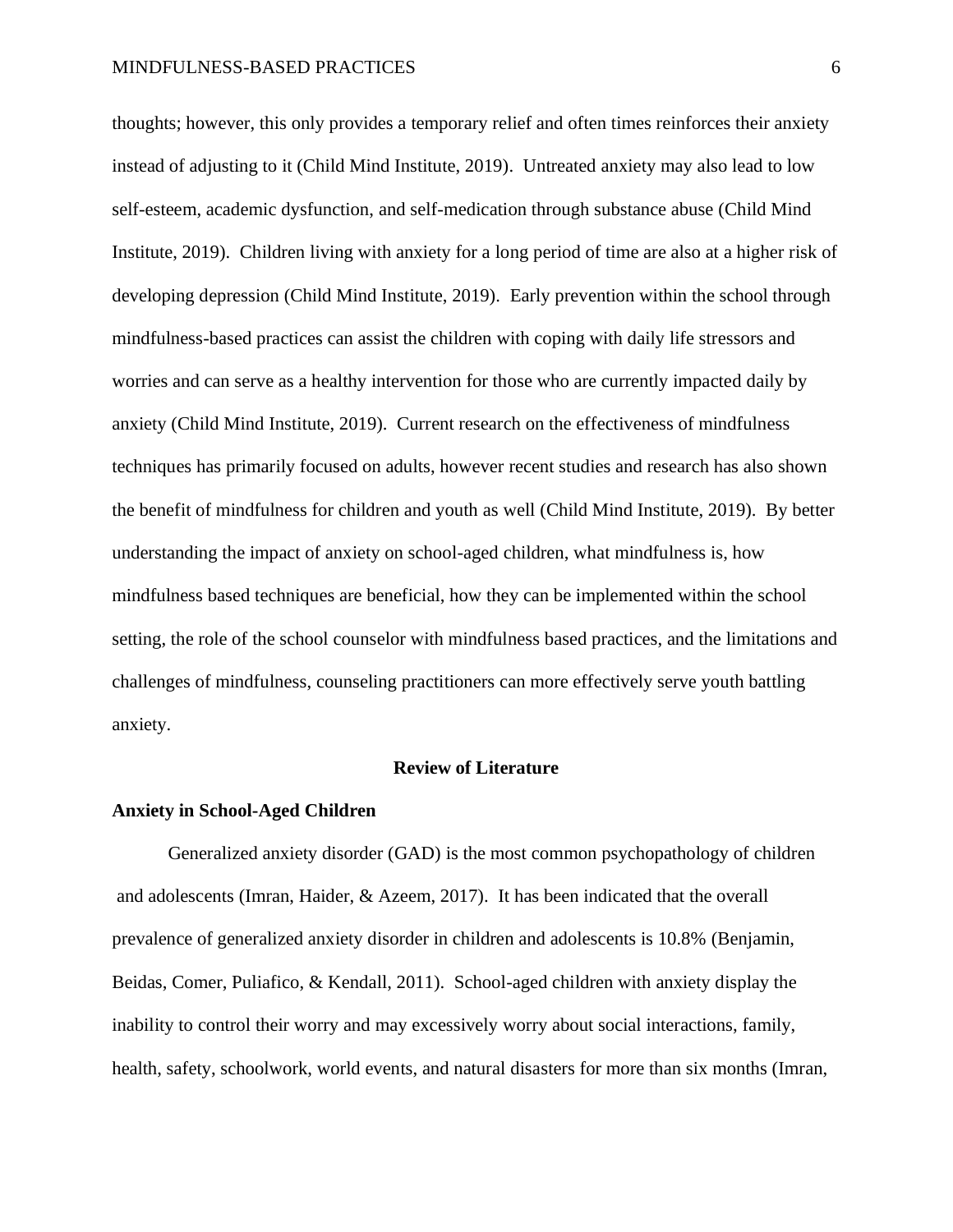#### MINDFULNESS-BASED PRACTICES 7

et al., 2017). Many children with anxiety disorders have poor emotion regulation skills and often have strong thoughts and feelings of impeding threat, danger, or catastrophe, which promotes hyper vigilance and avoidant behaviors (Semple, Lee, Rosa, & Miller, 2010). Generalized anxiety disorder in school-aged children is associated with poor academic achievement, social problems, substance abuse, and suicidal ideation (Benjamin, et al., 2011).

Worry in school-aged children is common; however, it becomes significantly problematic when it impacts their daily living (Jarrett, Black, Rapport, Grills-Taquechel, & Ollendick, 2015). Research has indicated that nearly 70% of children have reported that they worry every now and then and many children worry more frequently or to a point at which it becomes impairing (Jarrett et al., 2015). Having a small amount of worry can be healthy. However, if it occurs frequently or is prolonged it may be detrimental to the child's health and well-being (Jarrett et al., 2015). When the worry becomes difficult to control, children may experience difficulty sleeping, poor sleep quality, muscle tension, and increased irritability (Hoge et al., 2013).

Currently there are several different assessments to determine the impact that anxiety is having on the child, allowing treatment providers to have a better understanding of the severity, which will allow for more accurate treatment planning (Rasumussen & Pidgeon, 2011; McCurdy, 2013; Spies, Carlson, & Geisinger, 2008). The following three assessments listed are appropriate ways to assess anxiety in school-aged children. The Social Interaction Anxiety Scale (SIAS) is used to assess anxiety before and during social situations (Rasumussen & Pidgeon, 2011). This SIAS scale is completed by using a five-point likert scale (Rasumussen & Pidgeon, 2011). The Multidimensional Anxiety Scale for Children  $2<sub>nd</sub>$  Edition (MASC 2), is designed as a comprehensive, multi-rater assessment of anxiety dimensions in children and adolescents (McCurdy, 2013). The MASC 2's purpose is to also assist with the early identification,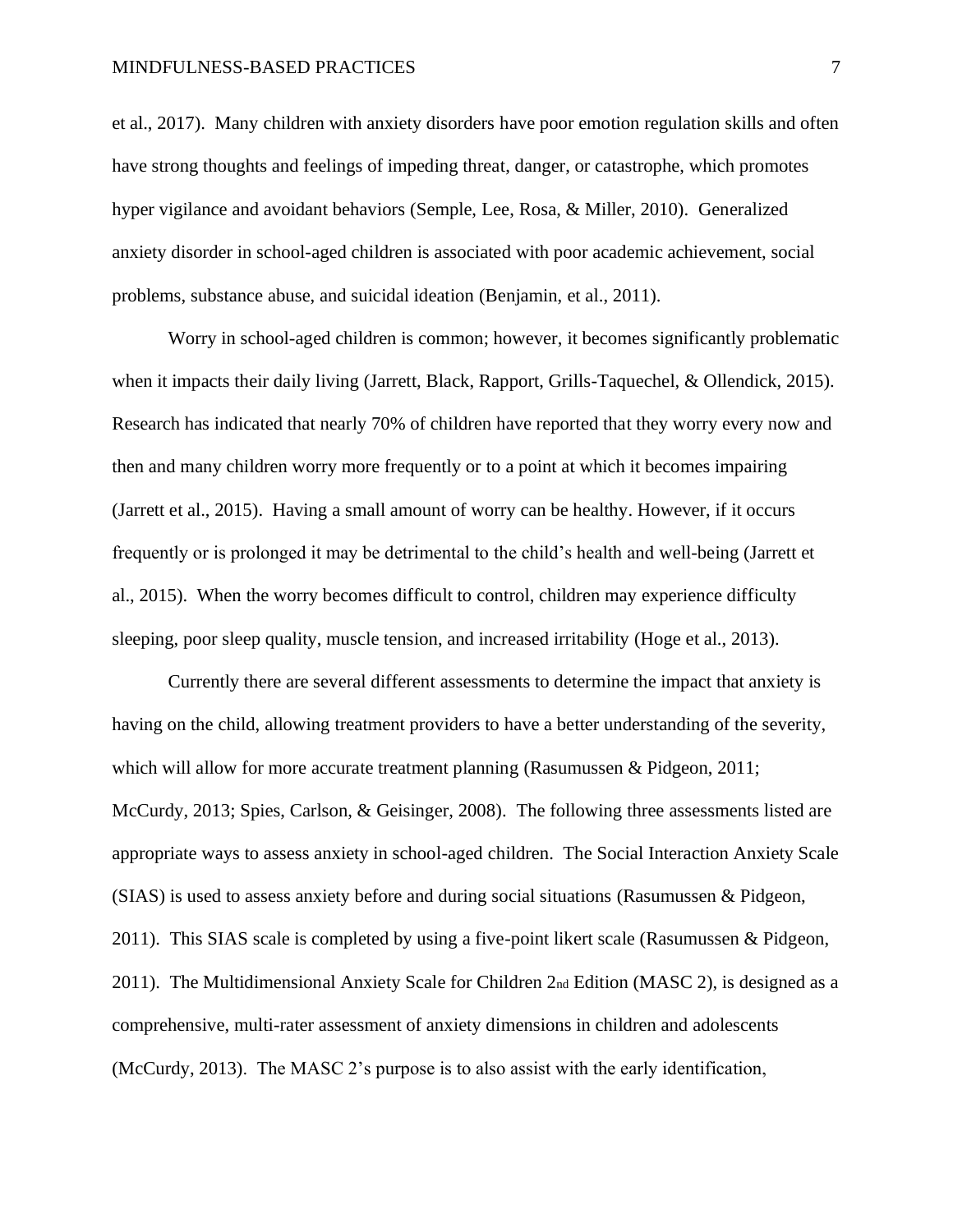diagnosis, treatment planning, and monitoring of anxiety prone youth (McCurdy, 2013). The MASC 2 contains two forms, including a self-report form (MASC 2-SR) and a parent form (MASC 2-P) (McCurdy, 2013). Both the self-report form and parent form follow a 4-point Likert-type format (McCurdy, 2013). The Revised Children's Manifest Anxiety Scale: Second Edition (RCMAS-2) is designed to assess the level and nature of anxiety in children and adolescents (Spies, Carlson, & Geisinger, 2008). RCMAS-2 is a paper and pencil 49-item selfreport scale (yes or no answer) that takes respondents about 10 to 15 minutes to complete (Spies, Carlson, & Geisinger, 2008). These three assessments have different ways of measuring anxiety through self-reports, parent reports, yes/no answers, Likert scale ratings, and measuring anxiety before and during social interactions (Spies, Carlson, & Geisinger, 2008). All of these assessments have a common goal, which is to obtain more information regarding the level of anxiety in the school-aged children.

When generalized anxiety is prevalent in childhood and adolescence, there are substantial risks for adverse outcomes, which can lead to an increased risk of anxiety and depression in adulthood (Imran et al., 2017). Prevention strategies and learning how to manage worry at a young age will increase one's ability to control worry when one becomes older (Imran et al., 2017). Often times management of generalized anxiety disorder is best managed through a multi-modal approach including psychological and pharmacological treatment (Imran et al., 2017).

#### **What is Mindfulness?**

Kabat-Zinn describes mindfulness as paying attention in a particular way: on purpose, in the present moment, and nonjudgmentally (as cited in Semple, et al., 2010). Teasdale, Segal, and Williams describes mindfulness as being fully in the present moment, without judging or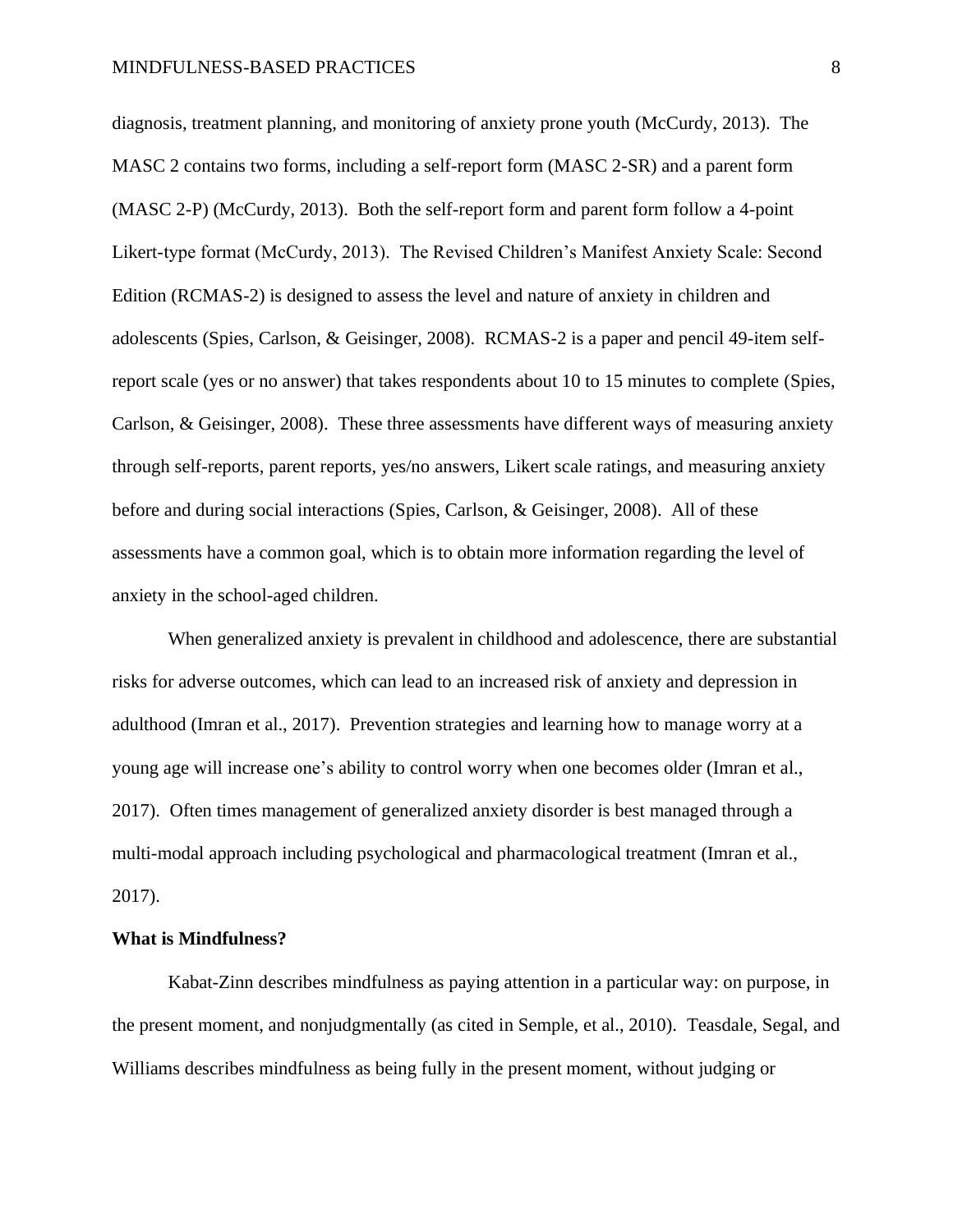evaluating it, without reflecting back on past memories, without looking forward to anticipate the future, and without attempting to problem solve or avoid the immediate situation (as cited in Lee, Semple, Rosa, & Miller, 2008). Approximately 50% of our awake life is spent mind-wandering, indicating the high need for mindfulness based practice (Marusak et al., 2018). The practice of mindfulness allows for the individual to feel more control of their lives and be in a facilitative state, which promotes creativity, flexibility, use of information, as well as memory and retention skills (Ritchhart & Perkins, 2000). Mindfulness-based interventions aim to help people bring their focus into the present moment and their awareness to different manifestations of stress in their life (Malboeuf-Hurtubise, Lacourse, Herba, Taylor, & Armor, 2017).

There are different ways to assess one's levels of mindfulness as well as different interventions to incorporate mindfulness into daily life (Rasumussen & Pidgeon, 2011). The Mindful Attention Awareness Scale (MAAS) is used to assess mindfulness (Rasumussen  $\&$ Pidgeon, 2011). Participants are asked to rate 10 items on a six-point scale of almost never to almost always to indicate level of awareness (Rasumussen & Pidgeon, 2011). The Mindfulness-Based Cognitive Therapy for Children (MBCT-C) is a psychotherapy group for children ages 9- 13, which was developed to increase social-emotional resiliency through the enhancement of mindful attention (Semple, Lee, Rosa, & Miller, 2010). MBCT-C's focus is to reduce attention problems, anxiety symptoms, and behavior problems (Semple et al., 2010). Results of the MBCT-C have shown that it is a promising intervention for attention and behavior problems and may reduce childhood anxiety symptoms (Semple et al., 2010).

#### **Benefits of Mindfulness**

The application of mindfulness-based approaches with children and adolescents is a newly evolving field; however, current evidence suggests that these approaches are feasible with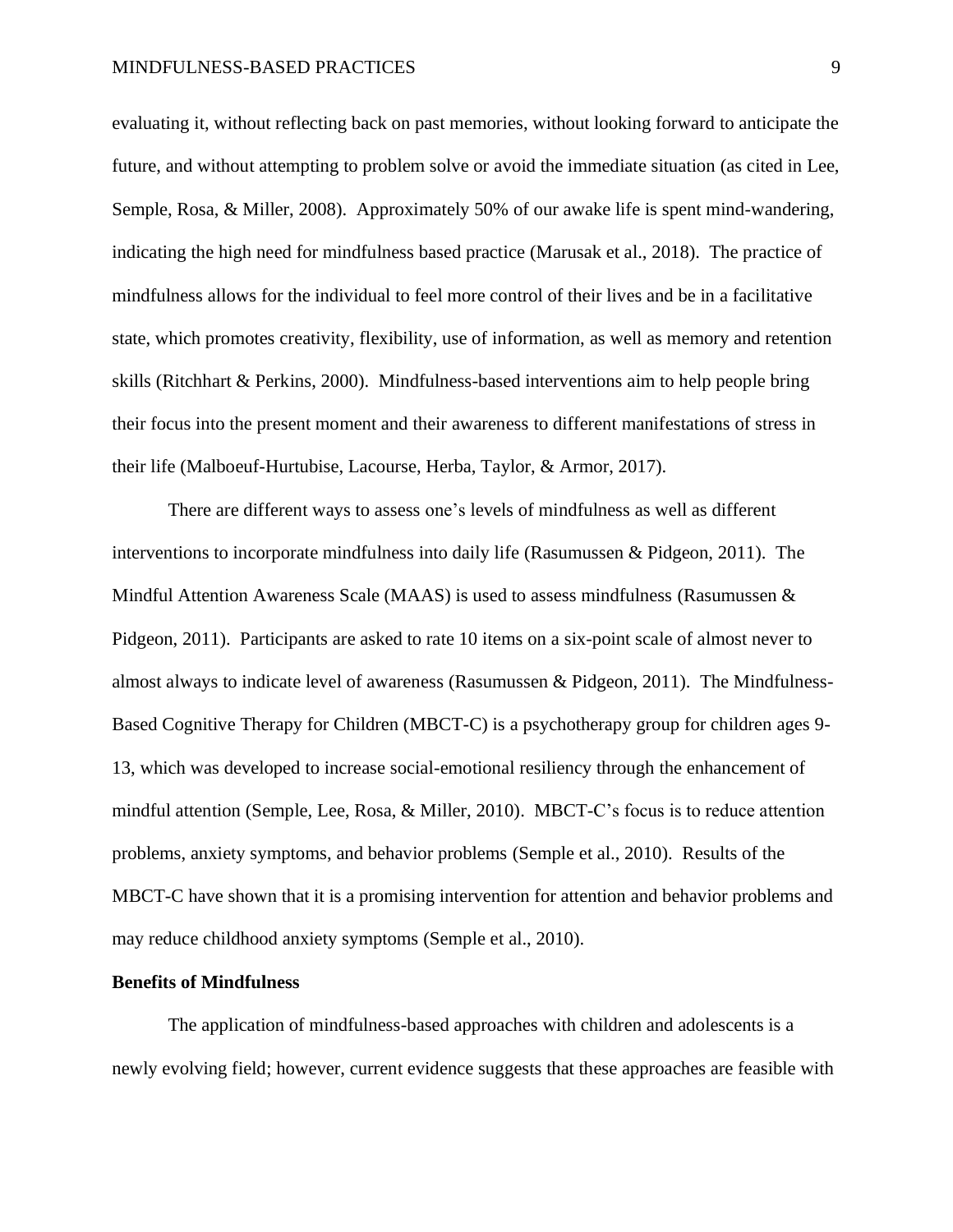youth (Meiklejohn et al., 2012). Research on mindfulness-based interventions have suggested that mindfulness provides various benefits for school-aged children including increased ability to tolerate stress, increased attention and awareness, as well as the ability to self-soothe, calm themselves, and become more present (Rempel, 2012). Mindfulness based practices have also demonstrated the ability to improve self-regulation, mood, and social-emotional development (Crescentini, Capurso, Furlan, & Fabbro, 2016). Evidence supports the idea that mindfulness is associated with high self-esteem and low social anxiety (Rasumussen & Pidgeon, 2011). Randomized controlled trials with youth have indicated that mindfulness-based interventions can be helpful in decreasing ruminative and intrusive thoughts, depressive and anxious symptoms, stress and aggressiveness, and increasing empathy and optimism, all while working on emotion regulation skills (Malboeuf-Hurtubise, Lacourse, Herba, Taylor, & Armor, 2017).

#### **Mindfulness and the Brain**

Within the brain there are three main areas that mindfulness can positively change including the amygdala, hippocampus, and the prefrontal cortex. The amygdala is activated when detecting and reacting to emotions, especially fear or other strong emotions (Grant, 2018). The hippocampus is critical to a person's learning and memory (Grant, 2018). The hippocampus also helps to regulate the amygdala (Grant, 2018). Lastly, the prefrontal cortex regulates the emotions and behaviors and assists with making wise decisions (Grant, 2018). Following the implementation and training of mindfulness-based practices it has been indicated that these three areas of the brain are impacted positively (Grant, 2018). After consistent mindfulness interventions the amygdala became less activated and had less gray matter density (Grant, 2018). The amygdala is able to respond with a softer response when experiencing strong emotions compared to not having the mindfulness-based skills to implement (Grant, 2018). The results of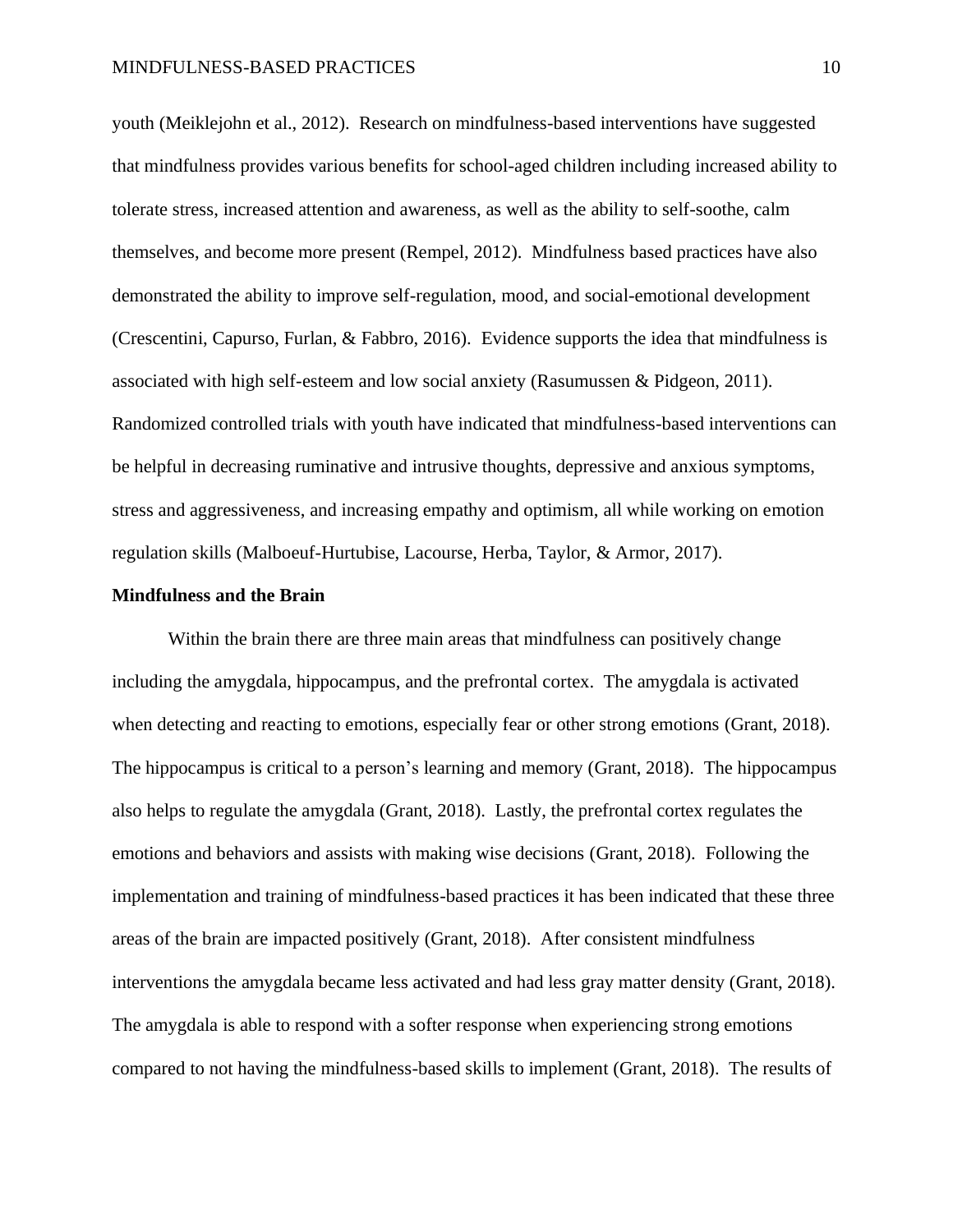the hippocampus were also improved following mindfulness training including the ability to be more activated in assisting with regulating the amygdala and producing more gray matter (Grant, 2018). Following the mindfulness training the prefrontal cortex is able to be more activated and developed assisting with making wise decisions and regulating strong emotions (Grant, 2018). Utilizing mindfulness-based practices and training offers many positive effects on the brain that can assist the students with regulating emotions and making decisions in all settings of their life, including home, school, and community (Grant, 2018).

#### **Mindfulness Based Practices in Elementary Schools**

Greater situational stressors, such as academic demands, coupled with greater awareness of those difficulties, such as being worried about school or having to pay attention in class, increase the levels of anxiety for many youth (Jarrett et al., 2015). With the increase in stressors within the schools, implementing mindfulness-based practices may be beneficial (Rempel, 2012). Introducing school-aged children to mindfulness may better prepare them for present and future challenges and learning these skills within the school environment will be an ideal setting as they spend a large percentage of their time at school (Rempel, 2012).

Similarly, MindUP mindfulness-based curriculum helps students focus attention, increase gratitude, empathy, and connection to others (Maloney, Lawlor, Schonert-Reichl & Whitehead, 2016). This curriculum consists of 15 easy to implement lessons that build awareness and selfregulation as well as improve the child's social-emotional and cognitive abilities (Maloney et al., 2016). Within the MindUP research it has indicated several benefits for teachers, schools, and students including being an adaptable program, improving school culture and climate, creating an optimistic classroom, and it is an evidence-based option for social emotional learning (Maloney et al., 2016). The lessons of MindUP can easily be integrated into the already built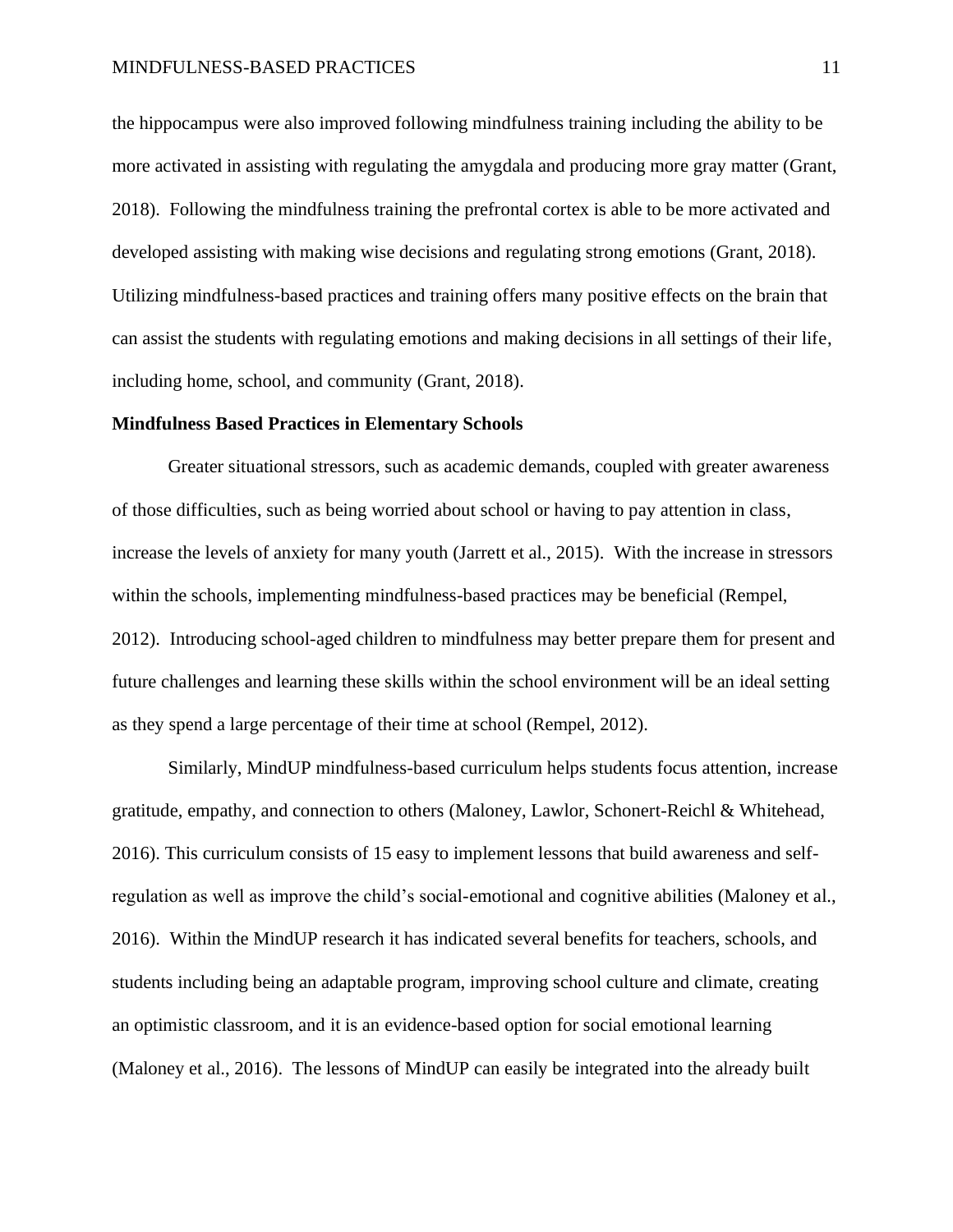content standards within the school system (Maloney et al., 2016). Mindful breathing is the core practice of MindUP and is practiced three times a day (Maloney et al., 2016). Teachers and students are reporting increases in pro-social behaviors and decrease in aggression (Maloney et al., 2016). The MindUP curriculum focuses on optimism, compassion and engagement, resilience, and expressions of gratitude, empathy, and connection to others (Maloney et al., 2016). Finally, there have been more than 10 years of independent research with four randomized control trials indicating MindUP's impact on students social and emotional learning and academics within the school system (Maloney et al., 2016). Evidence indicating MindUP's positive impact shows that 86% of children report being able to boost their well-being by using MindUP, 88% of children after learning MindUP use it at home, and 83% of children indicate improvements in pro-social behaviors (Maloney et al., 2016). Consistent reinforcement and practice of mindfulness activities within the classroom will allow for long lasting effects for the student (Maloney et al., 2016).

Currently there are several mindfulness-based programs being implemented in  $K - 12$ schools (Semple, Droutman, & Reid, 2017). The primary focus of the groups include strengthening self awareness, promoting self management of emotions, mindfulness education, improving self-efficacy and resilience, developing social-emotional skills, improving selfregulation and empathy skills (Semple et al., 2017). Within the mindfulness-based programs there are several interventions and key mindfulness components including education, breath meditation, body scan, progressive muscle relaxation, personal journaling, guided imagery, yoga, and several other calming and present activities to encourage mindfulness (Semple et al., 2017).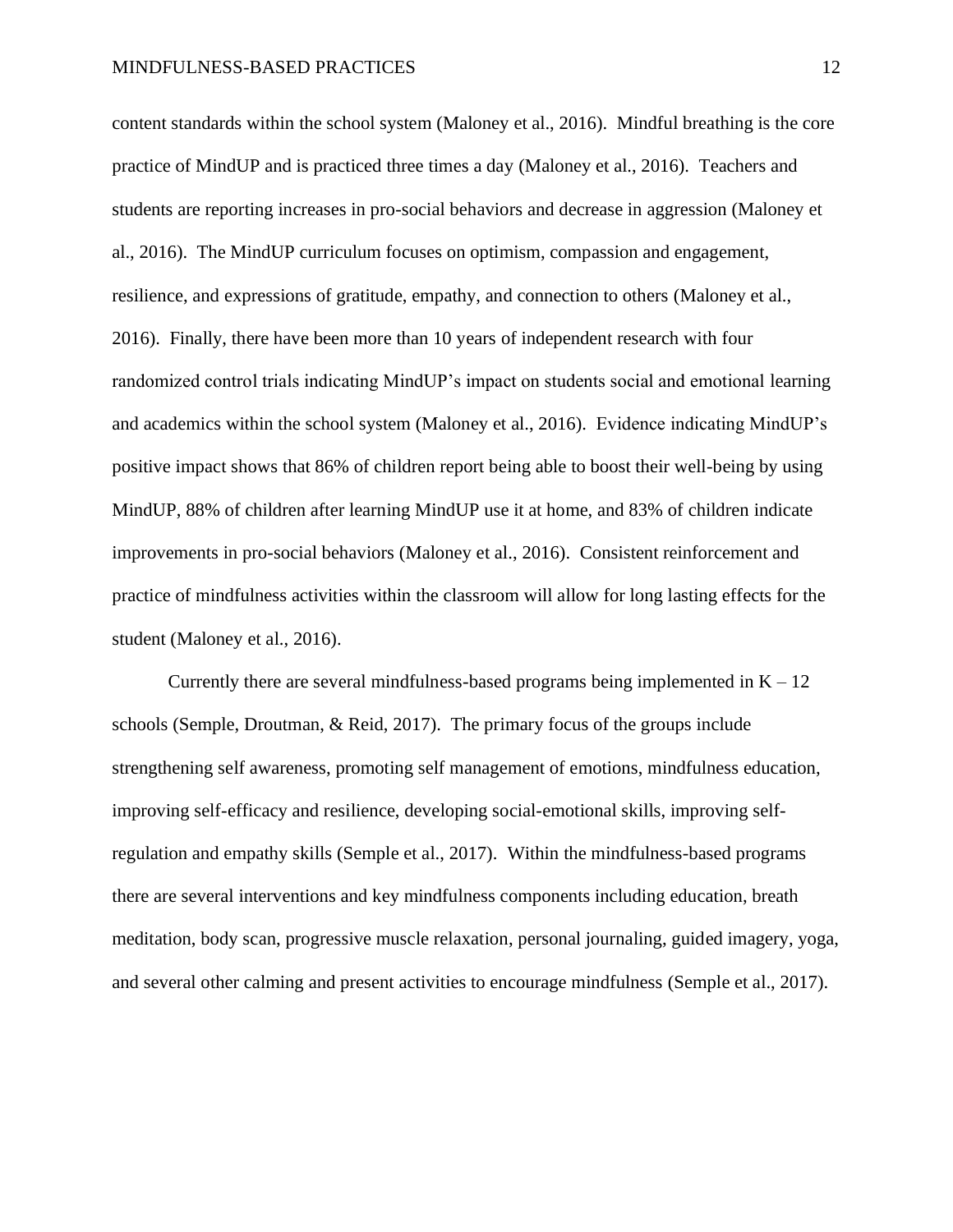#### **Challenges of Mindfulness**

Despite the many benefits regarding mindfulness, there are also some current challenges of mindfulness. The first challenge of a mindfulness-based approach is the need for continued development and research on best practices for adapting well-established adult mindfulness training for the youth population (Meiklejohn et al., 2012). The adult mindfulness research has demonstrated positive results; however, limited research has been done to prove the effectiveness in youth (Meiklejohn et al., 2012). There are also challenges within the school system regarding mindfulness (Meiklejohn et al., 2012). Motivating schools to participate in mindfulness-based interventions, finding experienced staff to teach and demonstrate mindfulness practices for the students and staff, as well as finding the time within the school curriculum to practice (Meiklejohn et al., 2012). Learning and practicing mindfulness can be uncomfortable for some and may require youth to step out of their comfort zone, which can be difficult to do (Ritchhart & Perkins, 2000). Allowing students to see the benefits and continued support will be helpful in addressing this resistance to mindfulness. Currently, much of the research being done for school-based interventions are only occurring for five to eight weeks, resulting in the need for a longer duration of time to get best results (Meiklejohn et al., 2012). With continued research and improvements in the area of mindfulness for youth, it will increase the credibility and appeal of mindfulness-based interventions within the school systems (Meiklejohn et al., 2012).

#### **Role of a School Counselor**

The use of mindfulness practices within the school setting has been noted to improve the child's cognitive, emotional, and social abilities (Crescentini et al., 2016). Currently within the school setting, many school counselors have an existing social and emotional learning (SEL) curriculum. However, the mindfulness practices could be an effective addition to the current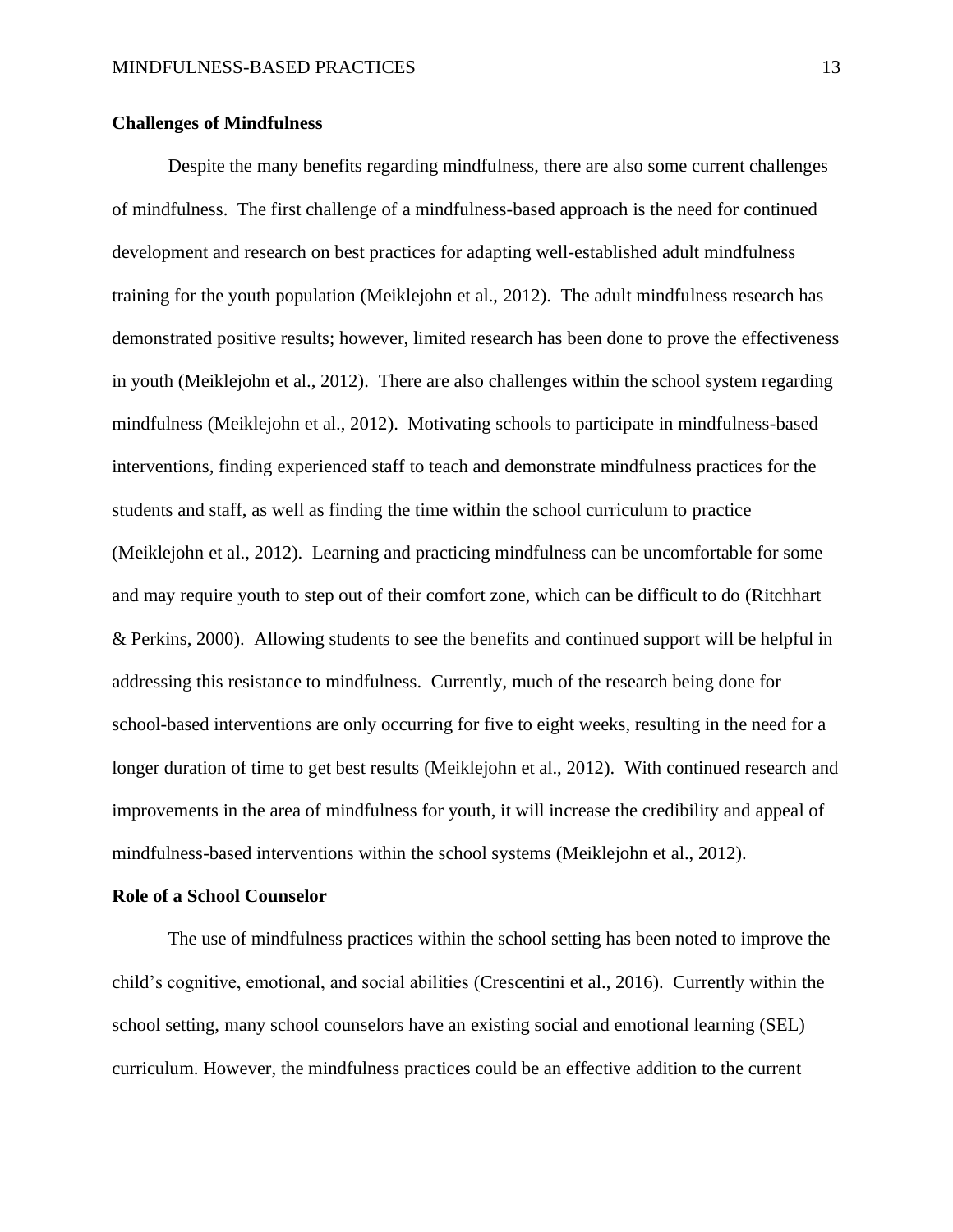curriculum (Crescentini et al., 2016). Implementation of mindfulness-based teaching and practice during classroom lessons would be an effective way of ensuring that the teachers and the students are both understanding the benefits and uses of mindfulness (Kielty, Gilligan, Staton, & Curtis, 2017).

As a school counselor implementing mindfulness-based practices within the school it is important to be knowledgeable and well rounded with the practice, delivery, and benefits of mindfulness. The first step to implementing mindfulness in the schools is practicing mindfulness within your own life (Grant, 2018). As a practitioner of mindfulness one can experience the feelings and benefits from it before becoming knowledgeable and/or trained in various mindfulness-based interventions to incorporate with students (Grant, 2018). Within the school district a school counselor may need to advocate for implementing mindfulness-based practices at schools and present the benefits and knowledge of mindfulness to get the administration and school staff on board with implementing mindfulness within the classroom, small setting, as well as for individual students (Grant, 2018).

Some key considerations when teaching mindfulness-based practices with school-aged children include having short, simple, and concise lessons (Grant, 2018). Incorporating and allowing movement within the mindfulness-based practices will also be beneficial and remembering that the goal of mindfulness is not to command stillness (Grant, 2018). In response to students' experiences of stressors and emotional responses one can incorporate focused breathing, present-moment awareness, body scanning, and other mindfulness based responsive services to encourage calmness for student in the midst of crisis (Grant, 2018).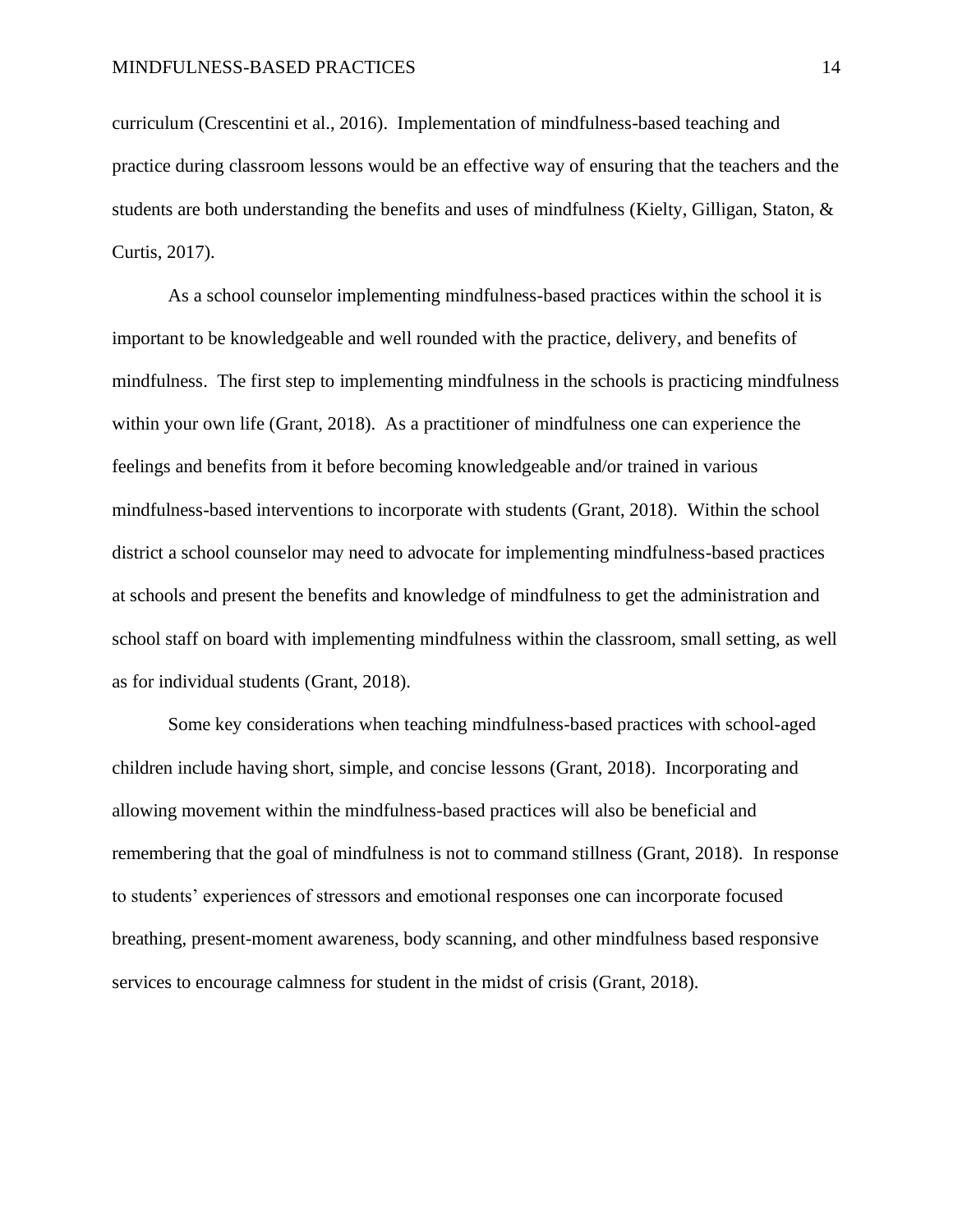#### **Discussion**

Anxiety among school-aged children is occurring and at alarming rates. The long and short term consequences of untreated childhood anxiety can impact the child within the classroom and social setting with the potential to lead to depression, suicidality, and other mental health concerns in adulthood if left untreated. Some minor worries and stress are healthy; however, when stress, worries, and anxious behaviors begin to take over it is important to have healthy coping skills to utilize including mindfulness-based practices.

Future research could focus on specific ways school counselors could implement these mindfulness-based practices into their curriculum, as many of the current interventions have the teachers implementing the mindfulness practices. Additionally, future research could focus on whether or not the mindfulness-based practices are retained short term or long term, potentially leading into adulthood. More in depth and longitudinal research would assist school counselors with promoting the use of mindfulness within their schools and be able to advocate for curriculum and resources within the classrooms.

#### **Conclusion**

Although mindfulness-based practices for school-aged children appear to be promising, significantly more research is needed to examine its effectiveness within the schools. There is currently research indicating the effectiveness of mindfulness practices in adults; however, there is a gap in research to determine the effects on school-aged children. Moreover, there is a significant need for social-emotional support for school-aged children who have anxiety. There are many benefits and positive outcomes from students who practice mindfulness-based skills at a young age within their daily lives, which can lead to long-term benefits when they are adults. Incorporating mindfulness-based practices through the school counseling curriculum will benefit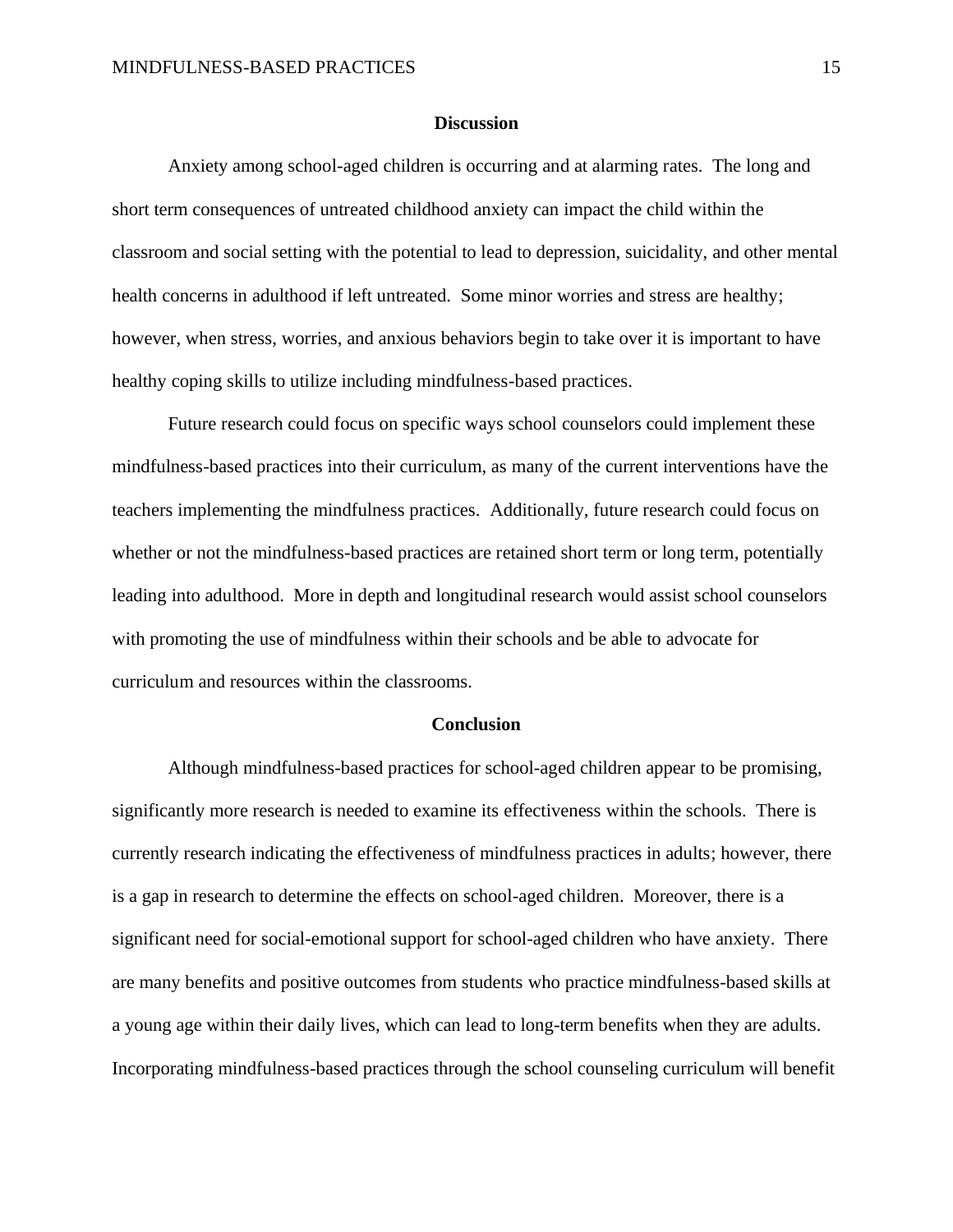the students and school system overall in improving the students' overall mental and emotional well-being.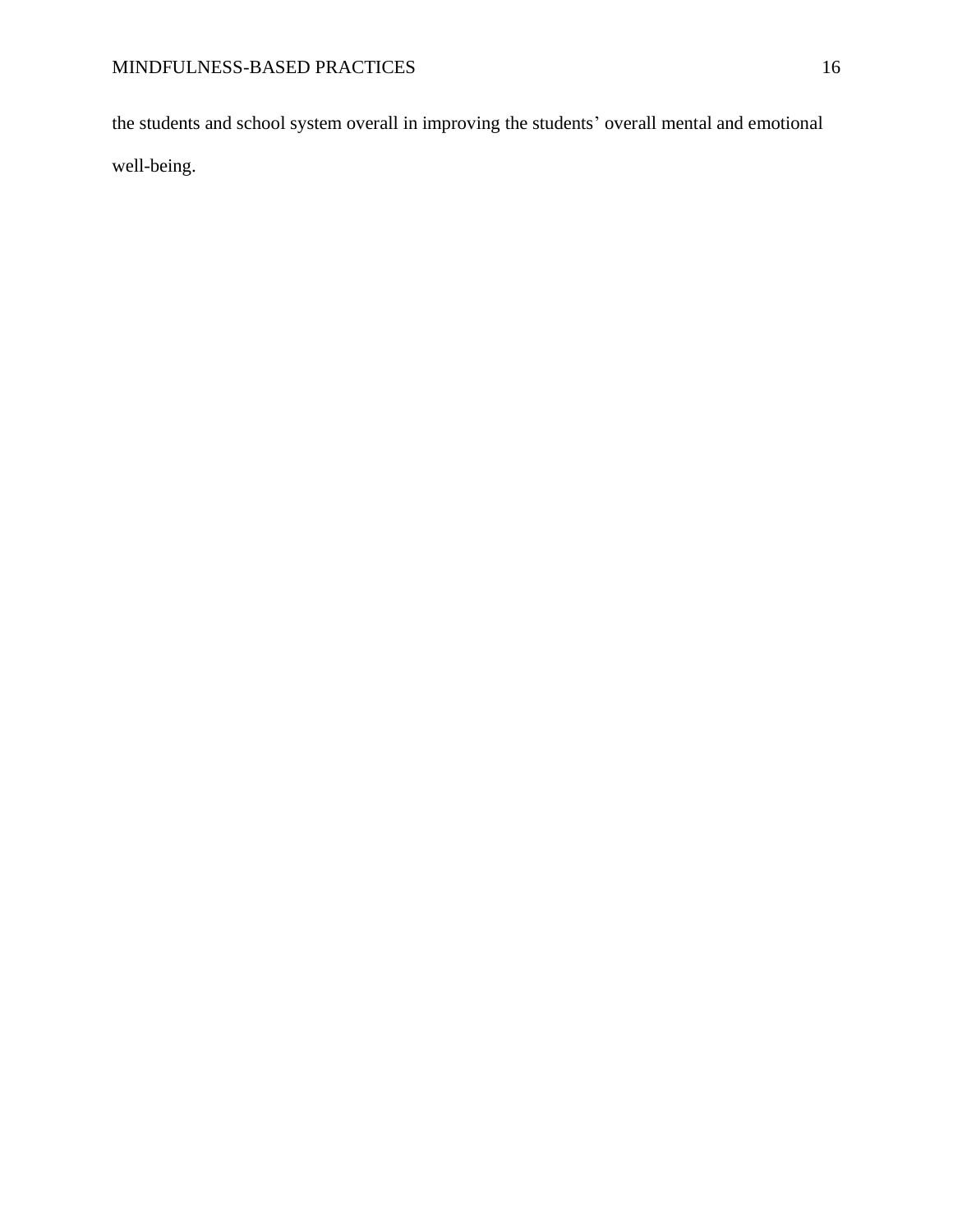#### References

- Benjamin, C. L., Beidas, R. S., Comer, J. S., Puliafico, A. C., & Kendall, P. C. (2011). Generalized anxiety disorder in youth: Diagnostic considerations. *Depression and Anxiety, 28*(2), 173-182. https://doi-org.wsuproxy.mnpals.net/10.1002/da.20747
- Child Mind Institute. (2019). Anxiety and Mindfulness. Retrieved from https://childmind.org/topics/concerns/mindfulness/.
- Crescentini, C., Capurso, V., Furlan, S., & Fabbro, F. (2016). Mindfulness-oriented meditation for primary school children: Effects on attention and psychological well-being. *Frontiers in Psychology, 7.* Retrieved from https://search-ebscohost-com.wsuproxy. mnpals.net/login.aspx?direct=true&db=psyh&AN=2016-32776-001&site=ehost-live
- Farrell, L. J., & Barrett, P. M. (2007). Prevention of childhood emotional disorders: Reducing the burden of suffering associated with anxiety and depression. *Child and Adolescent Mental Health, 12*(2), 58-65. https://doi-org.wsuproxy.mnpals.net/10.1111/j.1475-3588. 2006.00430.x
- Grant, K. (2018). Creating a Sustainable Mindfulness Program in Your School Community: American School Counselor Association (ASCA). Retrieved from https://www.schoolcounselor.org/newletters/august-2018/creating-a-sustainablemindfulness-program-in-your?st=NJ
- Haydicky, J., Wiener, J., Badali, P., Milligan, K., & Ducharme, J. M. (2012). Evaluation of a mindfulness-based intervention for adolescents with learning disabilities and cooccurring ADHD and anxiety. *Mindfulness, 3*(2), 151-164. https://doi-org.wsuproxy. mnpals.net/10.1007/s12671-012-0089-2

Hofmann, S. G., Sawyer, A. T., Witt, A. A., & Oh, D. (2010). The effect of mindfulness-based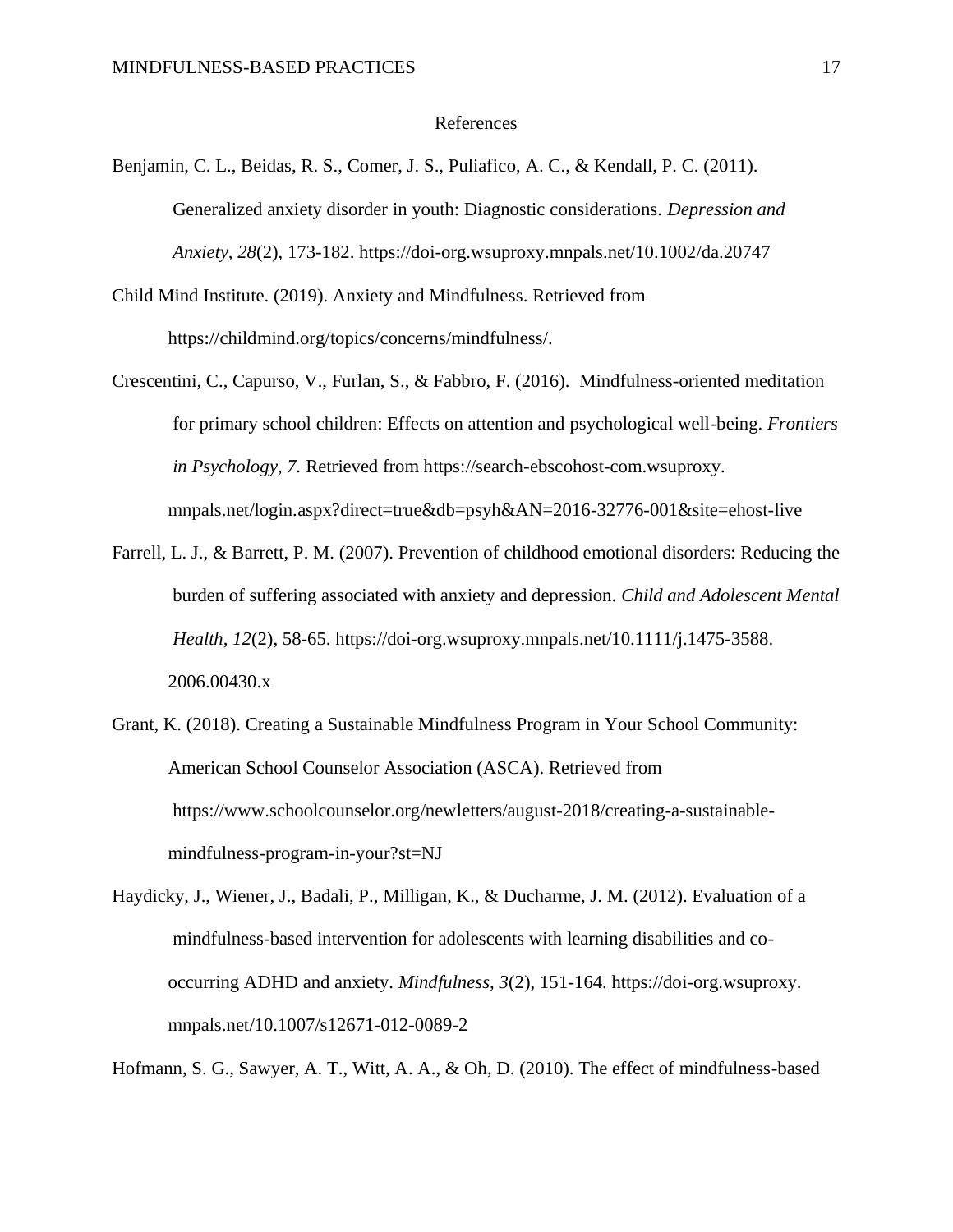therapy on anxiety and depression: A meta-analytic review. *Journal of Consulting an Clinical Psychology, 78* (2), 169-183. https://doi-org.wsuproxy.mnpals.net/10.1037/ a001855

- Hoge, E. A., Bui, E., Marques, L., Metcalf, C. A., Morris, L. K., Robinaugh, D. J., …Simon, N. M. (2013). Randomized controlled trial of mindfulness meditation for generalized anxiety disorder: Effects on anxiety and stress reactivity. *The Journal of Clinical Psychiatry, 74*(8), 786-792. https://doi-org.wsuproxy.mnpals.net/10.4088/JCP.12m08083
- Imran, N., Haider, I. I., & Azeem, M. W. (2017). Generalized anxiety disorder in children and adolescents: An update. *Psychiatric Annals, 47*(10), 497-501. https://doiorg.wsuproxy.mnpals.net/10.3928/00485713-20170913-01
- Jarrett, M. A., Black, A. K., Rapport, H. F., Grills-Taquechel, A. E., & Ollendick, T. H. (2015) Generalized anxiety disorder in younger and older children: Implications for learning and school functioning. *Journal of Child and Family Studies, 24*(4), 992-1003. https://doi-org.wsuproxy.mnpals.net/10.1007/s10826-014-9910-y
- Kasson, E. M., & Wilson, A. N. (2017). Preliminary evidence on the efficacy of mindfulness combined with traditional classroom management strategies. *Behavior Analysis in Practice, 10*(3), 242-251. https://doi-org.wsuproxy.mnpals.net/10.1007/s40617-016- 0160-x
- Kielty, M., Gilligan, T., Staton, R., & Curtis, N. (2017). Cultivating mindfulness with third grade students via classroom-based interventions. *Contemporary School Psychology, 21*(4), 317-322. https://doi-org.wsuproxy.mnpals.net/10.1007/s40688-017-0149-7
- Lee, J., Semple, R. J., Rosa, D., & Miller, L. (2008). Mindfulness-based cognitive therapy for children: Results of a pilot study. *Journal of Cognitive Psychotherapy, 22*(1), 15-28.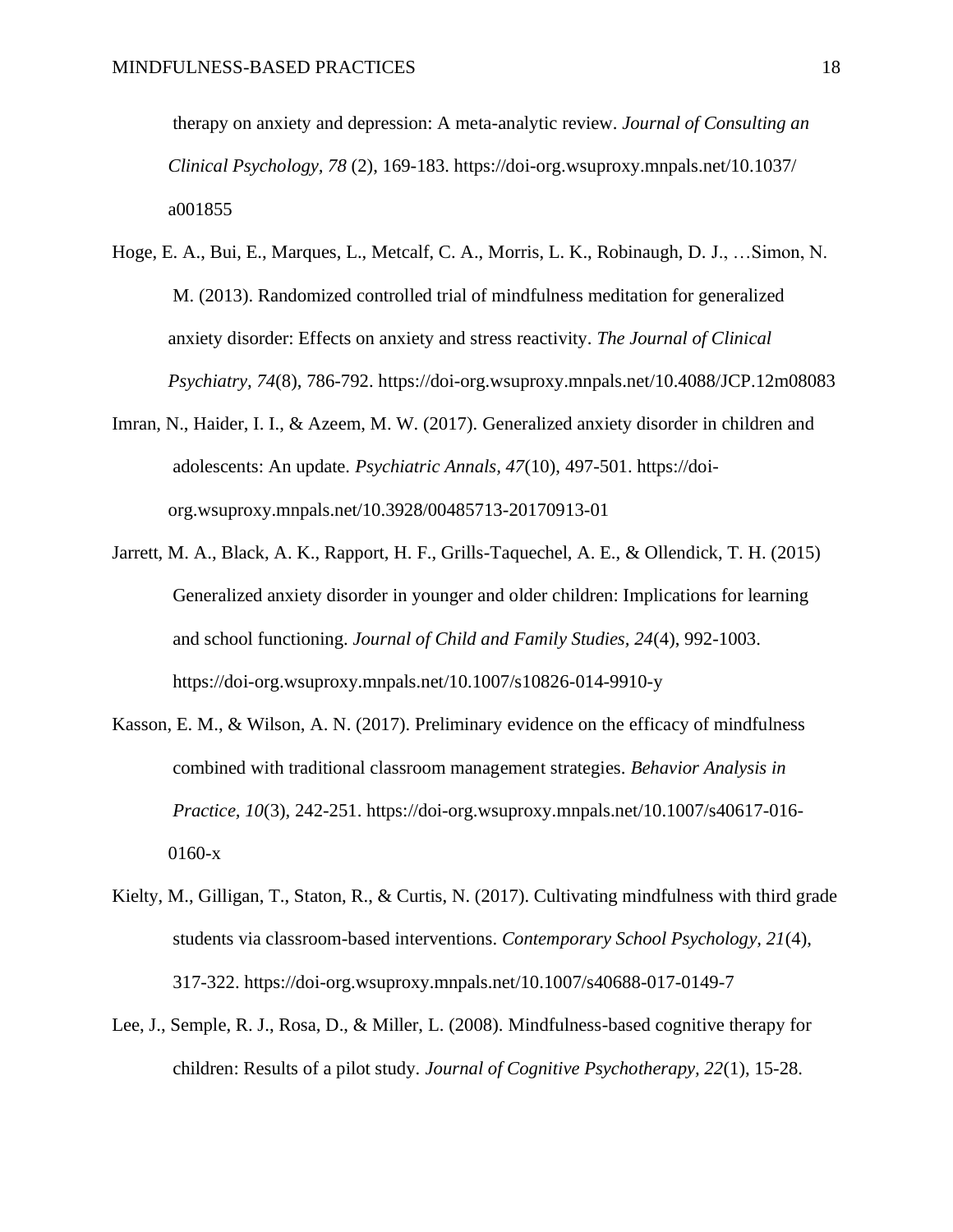https://doi-org.wsuproxy.mnpals.net/10.1891/0889.8391.22.1.15

- Malboeuf-Hurtubise, C., Lacourse, E., Herba, C., Taylor, G., & Amor, L.B. (2017). Mindfulnessbased intervention in elementary school students with anxiety and depression: A series of n-of-1 trials on effects of feasibility. *Journal of Evidence-Based Complementary & Alternative Medicine, 22*(4), 856-869. https://doi-org.wsuproxy.mnpals.net/10.1177/ 2156587217726682
- Maloney, J.E., Lawlor, M. S., Schonert-Reichl, K. A., & Whitehead, J. (2016). A mindfulnessbased social and emotional learning curriculum for school-aged children: The MindUP program. In K. A. Schonert-Reichl & R. W. Roeser (Eds.), *Mindfulness in education : Integrating theory and research into practice* (pp. 313 – 334). New York, NY: Springer.
- Marusak, H. A., Elrahal, F., Peters, C. A., Kundu, P., Lombardo, M. V., Calhoun, V. D.,…Rabinak, C. A. (2018). Mindfulness and dynamic functional neural connectivity in

children and adolescents. *Behavioural Brain Research, 336,* 211-218. https://doiorg.wsuproxy.mnpals.net/10.1016/j.bbr.2017.09.010

- Meiklejohn, J., Phillips, C., Freedman, M. L., Griffin, M. L., Biegle, G., Roach, A., …Saltzman, A. (2012). Integrating mindfulness training into K-12 education: Fostering the resilience of teachers and students. *Mindfulness, 3*(4), 291-307. https://doiorg.wsuproxy.mnpals.net /10.1007/s12671-012-0094-5
- Rasumussen, M. K., & Pidgeon, A. M. (2011). The direct and indirect benefits of dispositional mindfulness on self-esteem and social anxiety. *Anxiety, Stress & Coping: An International Journal, 24*(2), 227-233. https://doi-org.wsuproxy.mnpals.net/ 10.1080/10615806.2010.515681

Rempel, K. D. (2012). Mindfulness for children and youth: A review of the literature with an